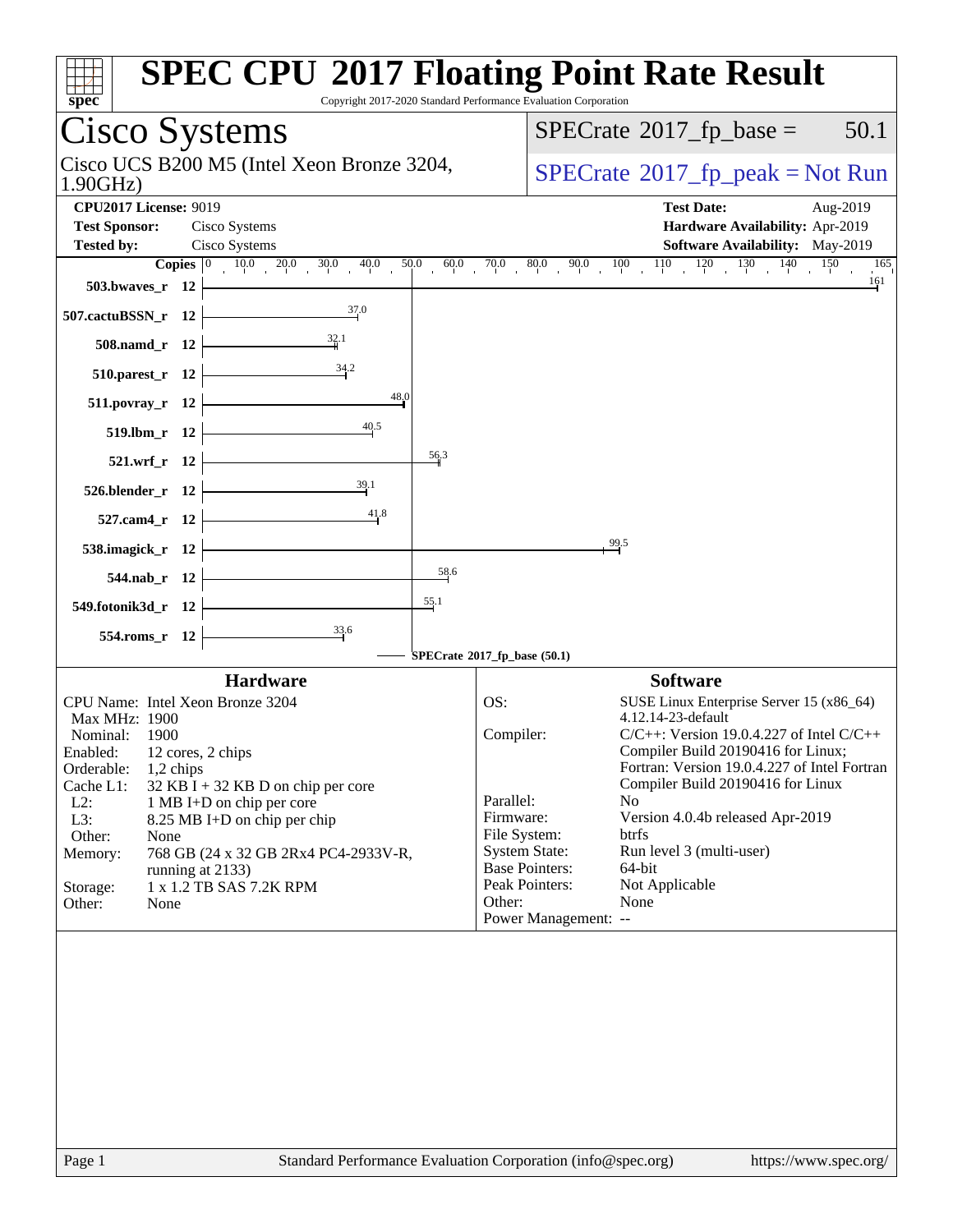

Copyright 2017-2020 Standard Performance Evaluation Corporation

# Cisco Systems

1.90GHz) Cisco UCS B200 M5 (Intel Xeon Bronze 3204,  $\vert$  [SPECrate](http://www.spec.org/auto/cpu2017/Docs/result-fields.html#SPECrate2017fppeak) 2017 fp peak = Not Run

 $SPECTate$ <sup>®</sup>[2017\\_fp\\_base =](http://www.spec.org/auto/cpu2017/Docs/result-fields.html#SPECrate2017fpbase) 50.1

**[CPU2017 License:](http://www.spec.org/auto/cpu2017/Docs/result-fields.html#CPU2017License)** 9019 **[Test Date:](http://www.spec.org/auto/cpu2017/Docs/result-fields.html#TestDate)** Aug-2019 **[Test Sponsor:](http://www.spec.org/auto/cpu2017/Docs/result-fields.html#TestSponsor)** Cisco Systems **[Hardware Availability:](http://www.spec.org/auto/cpu2017/Docs/result-fields.html#HardwareAvailability)** Apr-2019 **[Tested by:](http://www.spec.org/auto/cpu2017/Docs/result-fields.html#Testedby)** Cisco Systems **[Software Availability:](http://www.spec.org/auto/cpu2017/Docs/result-fields.html#SoftwareAvailability)** May-2019

### **[Results Table](http://www.spec.org/auto/cpu2017/Docs/result-fields.html#ResultsTable)**

|                                              | <b>Base</b>   |                |       |                | <b>Peak</b> |                |            |               |                |              |                |              |                |              |
|----------------------------------------------|---------------|----------------|-------|----------------|-------------|----------------|------------|---------------|----------------|--------------|----------------|--------------|----------------|--------------|
| <b>Benchmark</b>                             | <b>Copies</b> | <b>Seconds</b> | Ratio | <b>Seconds</b> | Ratio       | <b>Seconds</b> | Ratio      | <b>Copies</b> | <b>Seconds</b> | <b>Ratio</b> | <b>Seconds</b> | <b>Ratio</b> | <b>Seconds</b> | <b>Ratio</b> |
| 503.bwaves_r                                 | 12            | 746            | 161   | 747            | 161         | 746            | <b>161</b> |               |                |              |                |              |                |              |
| 507.cactuBSSN r                              | 12            | 411            | 37.0  | <u>411</u>     | 37.0        | 411            | 37.0       |               |                |              |                |              |                |              |
| $508$ .namd $r$                              | 12            | 354            | 32.2  | 362            | 31.5        | 355            | 32.1       |               |                |              |                |              |                |              |
| 510.parest_r                                 | 12            | 915            | 34.3  | 922            | 34.0        | 919            | 34.2       |               |                |              |                |              |                |              |
| 511.povray_r                                 | 12            | 580            | 48.3  | 586            | 47.8        | 584            | 48.0       |               |                |              |                |              |                |              |
| 519.lbm r                                    | 12            | 312            | 40.5  | 312            | 40.5        | 312            | 40.5       |               |                |              |                |              |                |              |
| $521.wrf_r$                                  | 12            | 478            | 56.3  | 475            | 56.6        | 477            | 56.3       |               |                |              |                |              |                |              |
| 526.blender_r                                | 12            | 468            | 39.1  | 467            | 39.1        | 468            | 39.1       |               |                |              |                |              |                |              |
| $527$ .cam $4$ _r                            | 12            | 502            | 41.8  | 502            | 41.8        | 501            | 41.9       |               |                |              |                |              |                |              |
| 538.imagick_r                                | 12            | 311            | 95.8  | 300            | 99.5        | 299            | 99.7       |               |                |              |                |              |                |              |
| $544$ .nab r                                 | 12            | 345            | 58.6  | 345            | 58.6        | 345            | 58.6       |               |                |              |                |              |                |              |
| 549.fotonik3d_r                              | 12            | 849            | 55.1  | 849            | 55.0        | 848            | 55.1       |               |                |              |                |              |                |              |
| 554.roms r                                   | 12            | 569            | 33.5  | 567            | 33.6        | 568            | 33.6       |               |                |              |                |              |                |              |
| $SPECrate^{\circ}2017$ fp base =<br>50.1     |               |                |       |                |             |                |            |               |                |              |                |              |                |              |
| $SPECrate@2017_fp\_peak =$<br><b>Not Run</b> |               |                |       |                |             |                |            |               |                |              |                |              |                |              |

Results appear in the [order in which they were run.](http://www.spec.org/auto/cpu2017/Docs/result-fields.html#RunOrder) Bold underlined text [indicates a median measurement.](http://www.spec.org/auto/cpu2017/Docs/result-fields.html#Median)

### **[Submit Notes](http://www.spec.org/auto/cpu2017/Docs/result-fields.html#SubmitNotes)**

 The numactl mechanism was used to bind copies to processors. The config file option 'submit' was used to generate numactl commands to bind each copy to a specific processor. For details, please see the config file.

## **[Operating System Notes](http://www.spec.org/auto/cpu2017/Docs/result-fields.html#OperatingSystemNotes)**

Stack size set to unlimited using "ulimit -s unlimited"

## **[General Notes](http://www.spec.org/auto/cpu2017/Docs/result-fields.html#GeneralNotes)**

Environment variables set by runcpu before the start of the run: LD\_LIBRARY\_PATH = "/home/cpu2017/lib/intel64:/home/cpu2017/lib/ia32:/home/cpu2017/je5.0.1-32"

 Binaries compiled on a system with 1x Intel Core i9-7900X CPU + 32GB RAM memory using Redhat Enterprise Linux 7.5 Transparent Huge Pages enabled by default Prior to runcpu invocation Filesystem page cache synced and cleared with: sync; echo 3> /proc/sys/vm/drop\_caches runcpu command invoked through numactl i.e.: numactl --interleave=all runcpu <etc> NA: The test sponsor attests, as of date of publication, that CVE-2017-5754 (Meltdown) is mitigated in the system as tested and documented.

**(Continued on next page)**

| Page 2<br>Standard Performance Evaluation Corporation (info@spec.org) | https://www.spec.org/ |
|-----------------------------------------------------------------------|-----------------------|
|-----------------------------------------------------------------------|-----------------------|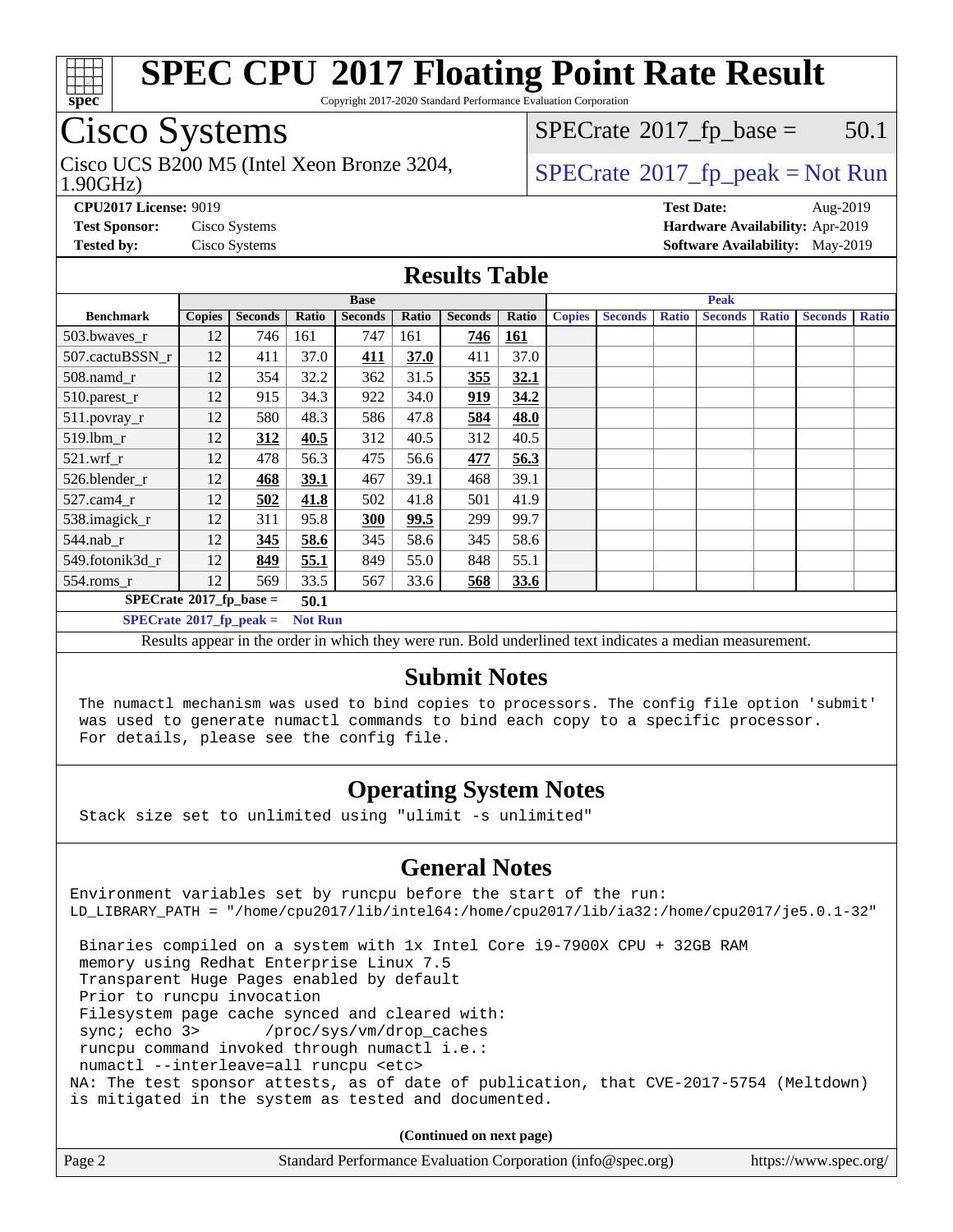

Copyright 2017-2020 Standard Performance Evaluation Corporation

## Cisco Systems

Cisco UCS B200 M5 (Intel Xeon Bronze 3204, 1.90GHz)

 $SPECTate$ <sup>®</sup>[2017\\_fp\\_base =](http://www.spec.org/auto/cpu2017/Docs/result-fields.html#SPECrate2017fpbase) 50.1

**[Test Sponsor:](http://www.spec.org/auto/cpu2017/Docs/result-fields.html#TestSponsor)** Cisco Systems **[Hardware Availability:](http://www.spec.org/auto/cpu2017/Docs/result-fields.html#HardwareAvailability)** Apr-2019

 $SPECTate$ <sup>®</sup>[2017\\_fp\\_peak = N](http://www.spec.org/auto/cpu2017/Docs/result-fields.html#SPECrate2017fppeak)ot Run

**[CPU2017 License:](http://www.spec.org/auto/cpu2017/Docs/result-fields.html#CPU2017License)** 9019 **[Test Date:](http://www.spec.org/auto/cpu2017/Docs/result-fields.html#TestDate)** Aug-2019 **[Tested by:](http://www.spec.org/auto/cpu2017/Docs/result-fields.html#Testedby)** Cisco Systems **[Software Availability:](http://www.spec.org/auto/cpu2017/Docs/result-fields.html#SoftwareAvailability)** May-2019

### **[General Notes \(Continued\)](http://www.spec.org/auto/cpu2017/Docs/result-fields.html#GeneralNotes)**

Yes: The test sponsor attests, as of date of publication, that CVE-2017-5753 (Spectre variant 1) is mitigated in the system as tested and documented. Yes: The test sponsor attests, as of date of publication, that CVE-2017-5715 (Spectre variant 2) is mitigated in the system as tested and documented.

## **[Platform Notes](http://www.spec.org/auto/cpu2017/Docs/result-fields.html#PlatformNotes)**

BIOS Settings:

Page 3 Standard Performance Evaluation Corporation [\(info@spec.org\)](mailto:info@spec.org) <https://www.spec.org/> CPU performance set to Enterprise Power Performance Tuning set to OS Controls SNC set to Enabled IMC Interleaving set to 1-way Interleave Patrol Scrub set to Disabled Sysinfo program /home/cpu2017/bin/sysinfo Rev: r5797 of 2017-06-14 96c45e4568ad54c135fd618bcc091c0f running on linux-5vrl Fri Aug 30 17:54:18 2019 SUT (System Under Test) info as seen by some common utilities. For more information on this section, see <https://www.spec.org/cpu2017/Docs/config.html#sysinfo> From /proc/cpuinfo model name : Intel(R) Xeon(R) Bronze 3204 CPU @ 1.90GHz 2 "physical id"s (chips) 12 "processors" cores, siblings (Caution: counting these is hw and system dependent. The following excerpts from /proc/cpuinfo might not be reliable. Use with caution.) cpu cores : 6 siblings : 6 physical 0: cores 0 1 2 3 4 5 physical 1: cores 0 1 2 3 4 5 From lscpu: Architecture: x86\_64 CPU op-mode(s): 32-bit, 64-bit Byte Order: Little Endian  $CPU(s):$  12 On-line CPU(s) list: 0-11 Thread(s) per core: 1 Core(s) per socket: 6 Socket(s): 2 NUMA node(s): 2 Vendor ID: GenuineIntel CPU family: 6 Model: 85 **(Continued on next page)**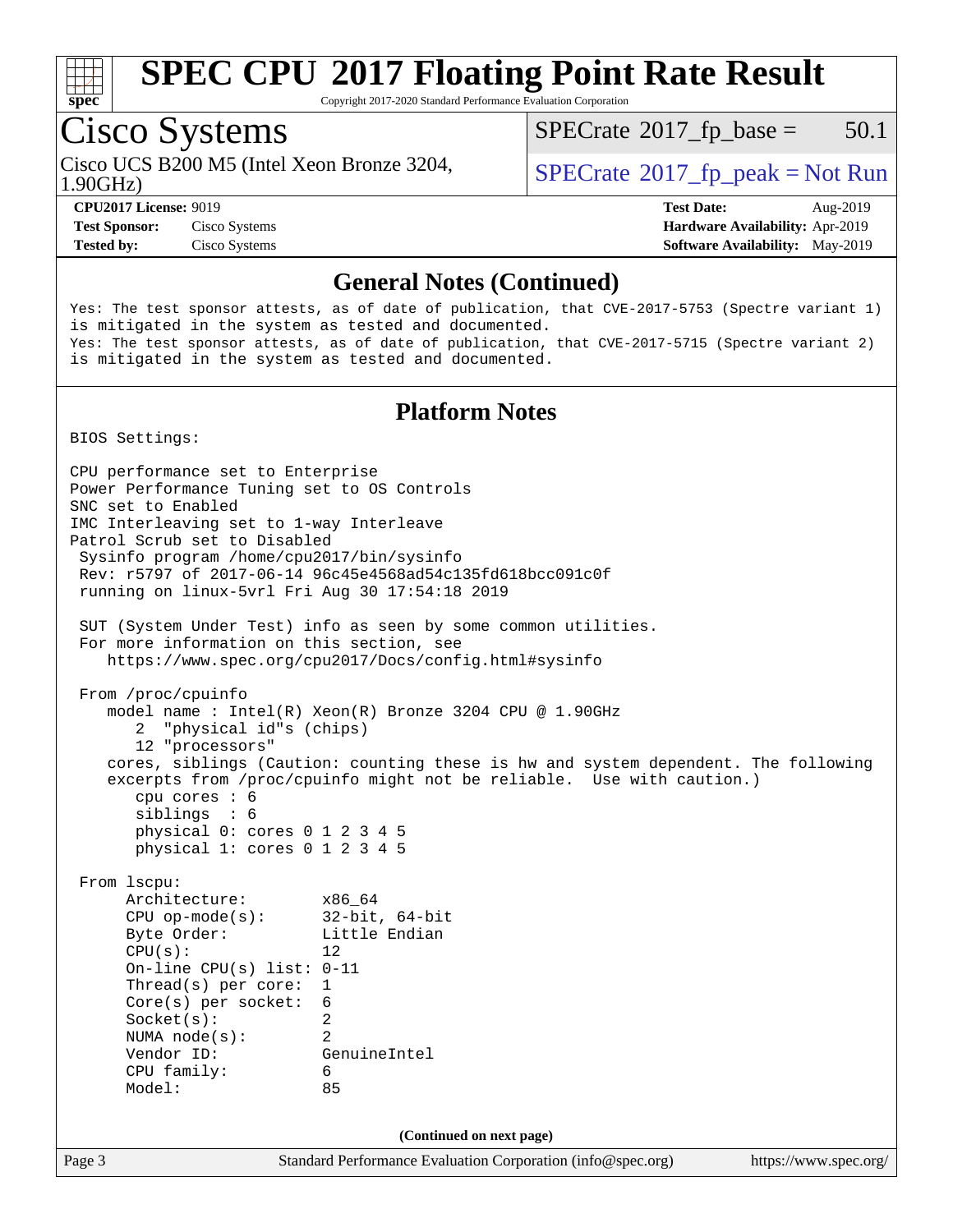

Copyright 2017-2020 Standard Performance Evaluation Corporation

Cisco Systems Cisco UCS B200 M5 (Intel Xeon Bronze 3204, 1.90GHz)

 $SPECTate$ <sup>®</sup>[2017\\_fp\\_base =](http://www.spec.org/auto/cpu2017/Docs/result-fields.html#SPECrate2017fpbase) 50.1

 $SPECTate$ <sup>®</sup>[2017\\_fp\\_peak = N](http://www.spec.org/auto/cpu2017/Docs/result-fields.html#SPECrate2017fppeak)ot Run

**[CPU2017 License:](http://www.spec.org/auto/cpu2017/Docs/result-fields.html#CPU2017License)** 9019 **[Test Date:](http://www.spec.org/auto/cpu2017/Docs/result-fields.html#TestDate)** Aug-2019 **[Test Sponsor:](http://www.spec.org/auto/cpu2017/Docs/result-fields.html#TestSponsor)** Cisco Systems **[Hardware Availability:](http://www.spec.org/auto/cpu2017/Docs/result-fields.html#HardwareAvailability)** Apr-2019 **[Tested by:](http://www.spec.org/auto/cpu2017/Docs/result-fields.html#Testedby)** Cisco Systems **[Software Availability:](http://www.spec.org/auto/cpu2017/Docs/result-fields.html#SoftwareAvailability)** May-2019

### **[Platform Notes \(Continued\)](http://www.spec.org/auto/cpu2017/Docs/result-fields.html#PlatformNotes)**

Model name: Intel(R) Xeon(R) Bronze 3204 CPU @ 1.90GHz Stepping: 6<br>
CPU MHz: 1900.000 CPU MHz: 1900.000 CPU max MHz: 1900.0000 CPU min MHz: 800.0000 BogoMIPS: 3800.00 Virtualization: VT-x L1d cache: 32K L1i cache: 32K L2 cache: 1024K L3 cache: 8448K NUMA node0 CPU(s): 0-5 NUMA node1 CPU(s): 6-11 Flags: fpu vme de pse tsc msr pae mce cx8 apic sep mtrr pge mca cmov pat pse36 clflush dts acpi mmx fxsr sse sse2 ss ht tm pbe syscall nx pdpe1gb rdtscp lm constant\_tsc art arch\_perfmon pebs bts rep\_good nopl xtopology nonstop\_tsc cpuid aperfmperf tsc\_known\_freq pni pclmulqdq dtes64 monitor ds\_cpl vmx smx est tm2 ssse3 sdbg fma cx16 xtpr pdcm pcid dca sse4\_1 sse4\_2 x2apic movbe popcnt tsc\_deadline\_timer aes xsave avx f16c rdrand lahf\_lm abm 3dnowprefetch cpuid\_fault epb cat\_l3 cdp\_l3 invpcid\_single intel\_ppin mba tpr\_shadow vnmi flexpriority ept vpid fsgsbase tsc\_adjust bmi1 hle avx2 smep bmi2 erms invpcid rtm cqm mpx rdt\_a avx512f avx512dq rdseed adx smap clflushopt clwb intel\_pt avx512cd avx512bw avx512vl xsaveopt xsavec xgetbv1 xsaves cqm\_llc cqm\_occup\_llc cqm\_mbm\_total cqm\_mbm\_local ibpb ibrs stibp dtherm arat pln pts hwp hwp\_act\_window hwp\_epp hwp\_pkg\_req pku ospke avx512\_vnni arch\_capabilities ssbd /proc/cpuinfo cache data cache size : 8448 KB From numactl --hardware WARNING: a numactl 'node' might or might not correspond to a physical chip. available: 2 nodes (0-1) node 0 cpus: 0 1 2 3 4 5 node 0 size: 386534 MB node 0 free: 385575 MB node 1 cpus: 6 7 8 9 10 11 node 1 size: 387047 MB node 1 free: 386237 MB node distances: node 0 1 0: 10 21 1: 21 10 From /proc/meminfo MemTotal: 792147732 kB HugePages\_Total: 0 Hugepagesize: 2048 kB **(Continued on next page)**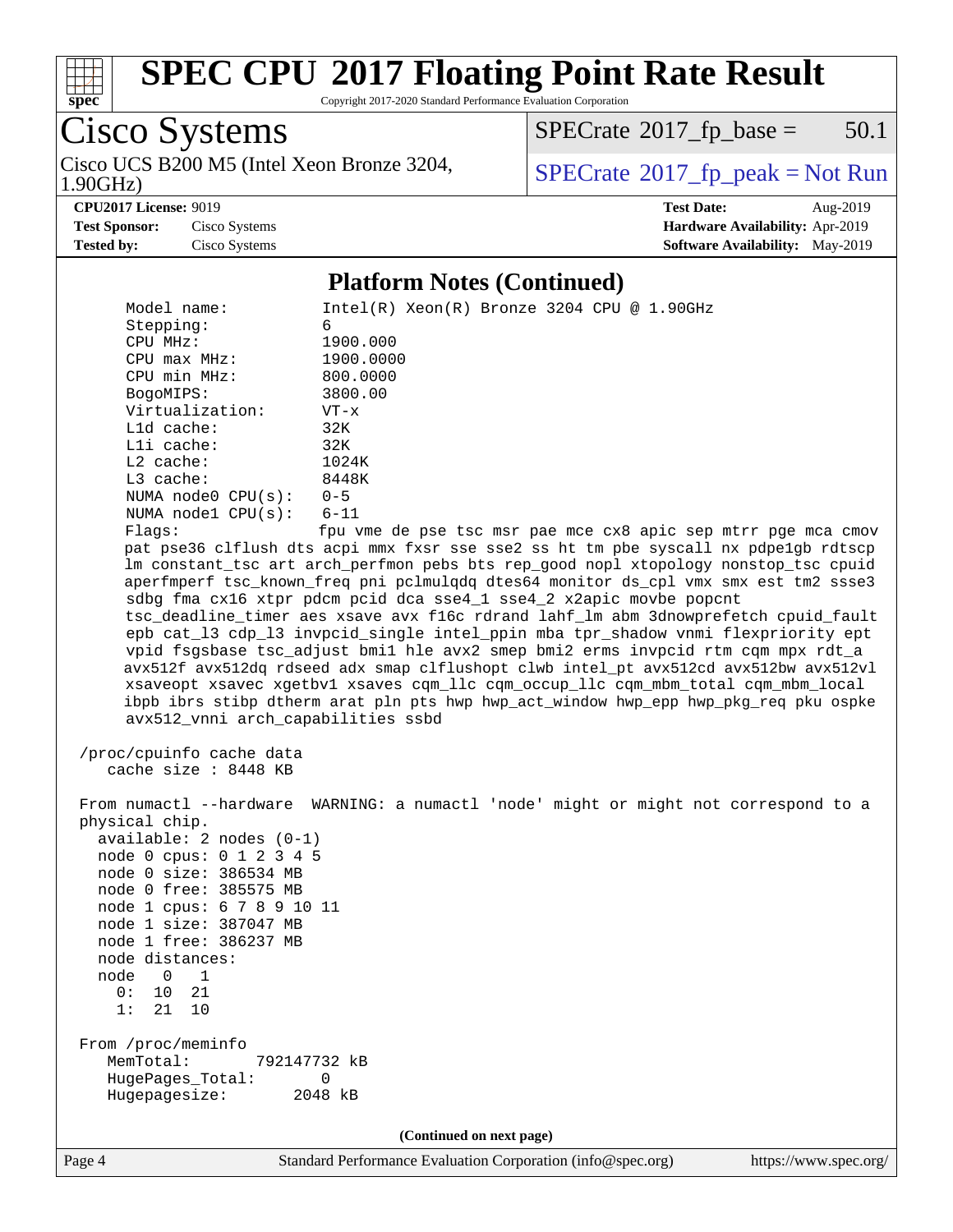

Copyright 2017-2020 Standard Performance Evaluation Corporation

## Cisco Systems

1.90GHz) Cisco UCS B200 M5 (Intel Xeon Bronze 3204,  $\vert$  [SPECrate](http://www.spec.org/auto/cpu2017/Docs/result-fields.html#SPECrate2017fppeak) 2017 fp peak = Not Run

 $SPECTate$ <sup>®</sup>[2017\\_fp\\_base =](http://www.spec.org/auto/cpu2017/Docs/result-fields.html#SPECrate2017fpbase) 50.1

**[Test Sponsor:](http://www.spec.org/auto/cpu2017/Docs/result-fields.html#TestSponsor)** Cisco Systems **[Hardware Availability:](http://www.spec.org/auto/cpu2017/Docs/result-fields.html#HardwareAvailability)** Apr-2019

**[CPU2017 License:](http://www.spec.org/auto/cpu2017/Docs/result-fields.html#CPU2017License)** 9019 **[Test Date:](http://www.spec.org/auto/cpu2017/Docs/result-fields.html#TestDate)** Aug-2019 **[Tested by:](http://www.spec.org/auto/cpu2017/Docs/result-fields.html#Testedby)** Cisco Systems **[Software Availability:](http://www.spec.org/auto/cpu2017/Docs/result-fields.html#SoftwareAvailability)** May-2019

### **[Platform Notes \(Continued\)](http://www.spec.org/auto/cpu2017/Docs/result-fields.html#PlatformNotes)**

 From /etc/\*release\* /etc/\*version\* os-release: NAME="SLES" VERSION="15" VERSION\_ID="15" PRETTY\_NAME="SUSE Linux Enterprise Server 15" ID="sles" ID\_LIKE="suse" ANSI\_COLOR="0;32" CPE\_NAME="cpe:/o:suse:sles:15" uname -a: Linux linux-5vrl 4.12.14-23-default #1 SMP Tue May 29 21:04:44 UTC 2018 (cd0437b) x86\_64 x86\_64 x86\_64 GNU/Linux run-level 3 Aug 30 13:27 SPEC is set to: /home/cpu2017 Filesystem Type Size Used Avail Use% Mounted on /dev/sdb1 btrfs 224G 15G 208G 7% /home Additional information from dmidecode follows. WARNING: Use caution when you interpret this section. The 'dmidecode' program reads system data which is "intended to allow hardware to be accurately determined", but the intent may not be met, as there are frequent changes to hardware, firmware, and the "DMTF SMBIOS" standard. BIOS Cisco Systems, Inc. B200M5.4.0.4b.0.0407191258 04/07/2019 Memory: 24x 0xCE00 M393A4K40CB2-CVF 32 GB 2 rank 2933, configured at 2133 (End of data from sysinfo program) **[Compiler Version Notes](http://www.spec.org/auto/cpu2017/Docs/result-fields.html#CompilerVersionNotes)** ============================================================================== C  $\vert$  519.1bm\_r(base) 538.imagick\_r(base) 544.nab r(base) ------------------------------------------------------------------------------ Intel(R) C Intel(R) 64 Compiler for applications running on Intel(R)  $64$ , Version 19.0.4.227 Build 20190416 Copyright (C) 1985-2019 Intel Corporation. All rights reserved. ------------------------------------------------------------------------------ ==============================================================================  $C++$  | 508.namd\_r(base) 510.parest\_r(base) ------------------------------------------------------------------------------ Intel(R)  $C++$  Intel(R) 64 Compiler for applications running on Intel(R) 64,

**(Continued on next page)**

| аре |  |
|-----|--|
|     |  |

Page 5 Standard Performance Evaluation Corporation [\(info@spec.org\)](mailto:info@spec.org) <https://www.spec.org/>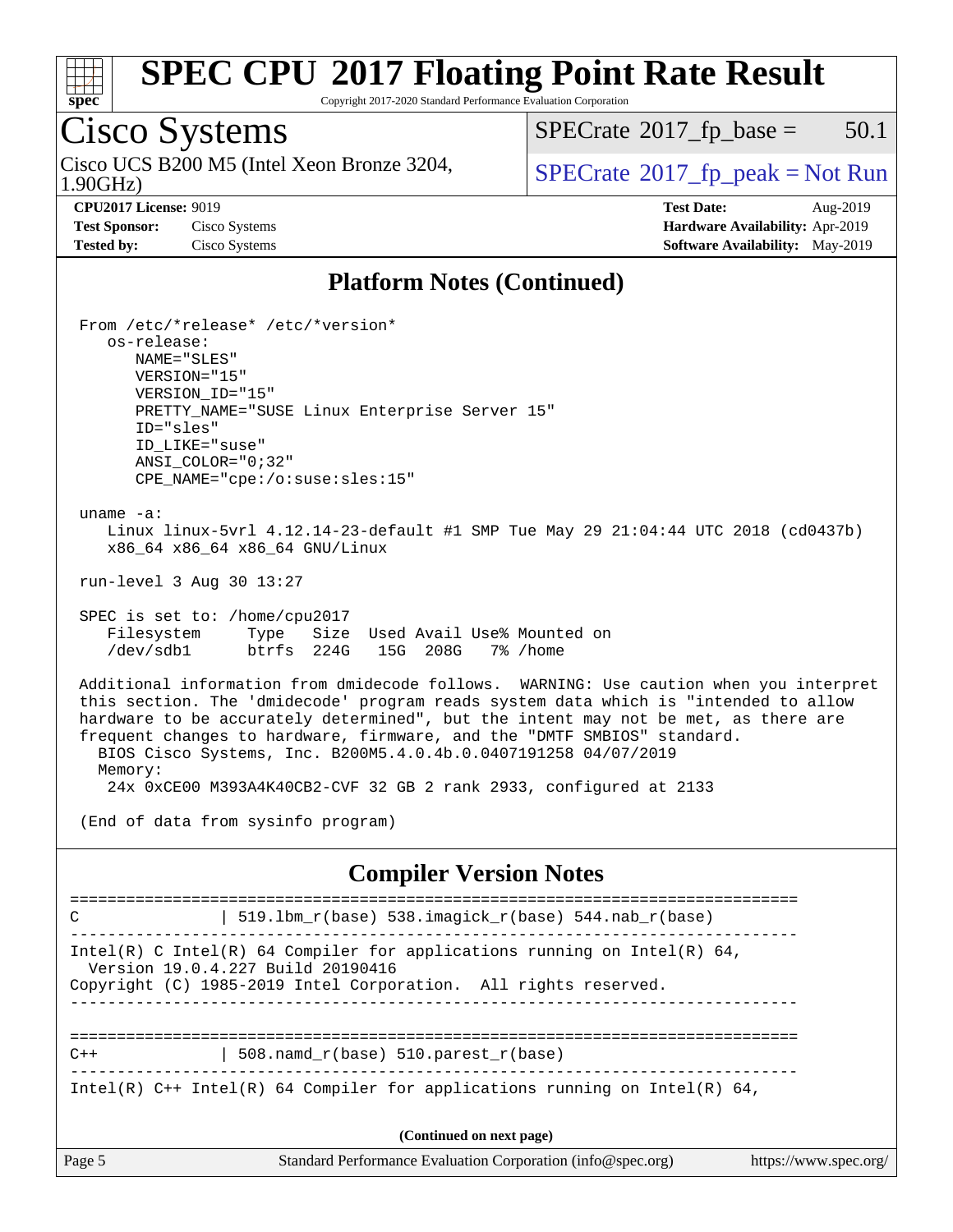

Copyright 2017-2020 Standard Performance Evaluation Corporation

# Cisco Systems

1.90GHz) Cisco UCS B200 M5 (Intel Xeon Bronze 3204,  $\boxed{\text{SPECrate}^{\circ}2017\_fp\_peak = Not Run}$  $\boxed{\text{SPECrate}^{\circ}2017\_fp\_peak = Not Run}$  $\boxed{\text{SPECrate}^{\circ}2017\_fp\_peak = Not Run}$ 

 $SPECTate@2017_fp\_base = 50.1$ 

**[CPU2017 License:](http://www.spec.org/auto/cpu2017/Docs/result-fields.html#CPU2017License)** 9019 **[Test Date:](http://www.spec.org/auto/cpu2017/Docs/result-fields.html#TestDate)** Aug-2019 **[Test Sponsor:](http://www.spec.org/auto/cpu2017/Docs/result-fields.html#TestSponsor)** Cisco Systems **[Hardware Availability:](http://www.spec.org/auto/cpu2017/Docs/result-fields.html#HardwareAvailability)** Apr-2019 **[Tested by:](http://www.spec.org/auto/cpu2017/Docs/result-fields.html#Testedby)** Cisco Systems **[Software Availability:](http://www.spec.org/auto/cpu2017/Docs/result-fields.html#SoftwareAvailability)** May-2019

### **[Compiler Version Notes \(Continued\)](http://www.spec.org/auto/cpu2017/Docs/result-fields.html#CompilerVersionNotes)**

|             | Version 19.0.4.227 Build 20190416<br>Copyright (C) 1985-2019 Intel Corporation. All rights reserved.                                                                                                                                                                                                                     |                                                                                                                                                                                                                                          |
|-------------|--------------------------------------------------------------------------------------------------------------------------------------------------------------------------------------------------------------------------------------------------------------------------------------------------------------------------|------------------------------------------------------------------------------------------------------------------------------------------------------------------------------------------------------------------------------------------|
| $C++$ , $C$ | 511.povray_r(base) 526.blender_r(base)                                                                                                                                                                                                                                                                                   |                                                                                                                                                                                                                                          |
|             | Version 19.0.4.227 Build 20190416<br>Copyright (C) 1985-2019 Intel Corporation. All rights reserved.<br>Version 19.0.4.227 Build 20190416<br>Copyright (C) 1985-2019 Intel Corporation. All rights reserved.<br>. _ _ _ _ _ _ _ _ _ _ _ _ _ _ _                                                                          | Intel(R) $C++$ Intel(R) 64 Compiler for applications running on Intel(R) 64,<br>Intel(R) C Intel(R) 64 Compiler for applications running on Intel(R) 64,                                                                                 |
|             | $C++$ , C, Fortran   507.cactuBSSN_r(base)                                                                                                                                                                                                                                                                               |                                                                                                                                                                                                                                          |
|             | Version 19.0.4.227 Build 20190416<br>Copyright (C) 1985-2019 Intel Corporation. All rights reserved.<br>Version 19.0.4.227 Build 20190416<br>Copyright (C) 1985-2019 Intel Corporation. All rights reserved.<br>64, Version 19.0.4.227 Build 20190416<br>Copyright (C) 1985-2019 Intel Corporation. All rights reserved. | Intel(R) $C++$ Intel(R) 64 Compiler for applications running on Intel(R) 64,<br>Intel(R) C Intel(R) 64 Compiler for applications running on Intel(R) 64,<br>$Intel(R)$ Fortran Intel(R) 64 Compiler for applications running on Intel(R) |
|             |                                                                                                                                                                                                                                                                                                                          | Fortran   503.bwaves_r(base) 549.fotonik3d_r(base) 554.roms_r(base)                                                                                                                                                                      |
|             | 64, Version 19.0.4.227 Build 20190416<br>Copyright (C) 1985-2019 Intel Corporation. All rights reserved.                                                                                                                                                                                                                 | $Intel(R)$ Fortran Intel(R) 64 Compiler for applications running on Intel(R)                                                                                                                                                             |
|             | Fortran, $C$   521.wrf_r(base) 527.cam4_r(base)                                                                                                                                                                                                                                                                          |                                                                                                                                                                                                                                          |
|             | 64, Version 19.0.4.227 Build 20190416<br>Copyright (C) 1985-2019 Intel Corporation. All rights reserved.<br>Version 19.0.4.227 Build 20190416<br>Copyright (C) 1985-2019 Intel Corporation. All rights reserved.                                                                                                         | Intel(R) Fortran Intel(R) 64 Compiler for applications running on Intel(R)<br>Intel(R) C Intel(R) 64 Compiler for applications running on Intel(R) 64,                                                                                   |
|             |                                                                                                                                                                                                                                                                                                                          |                                                                                                                                                                                                                                          |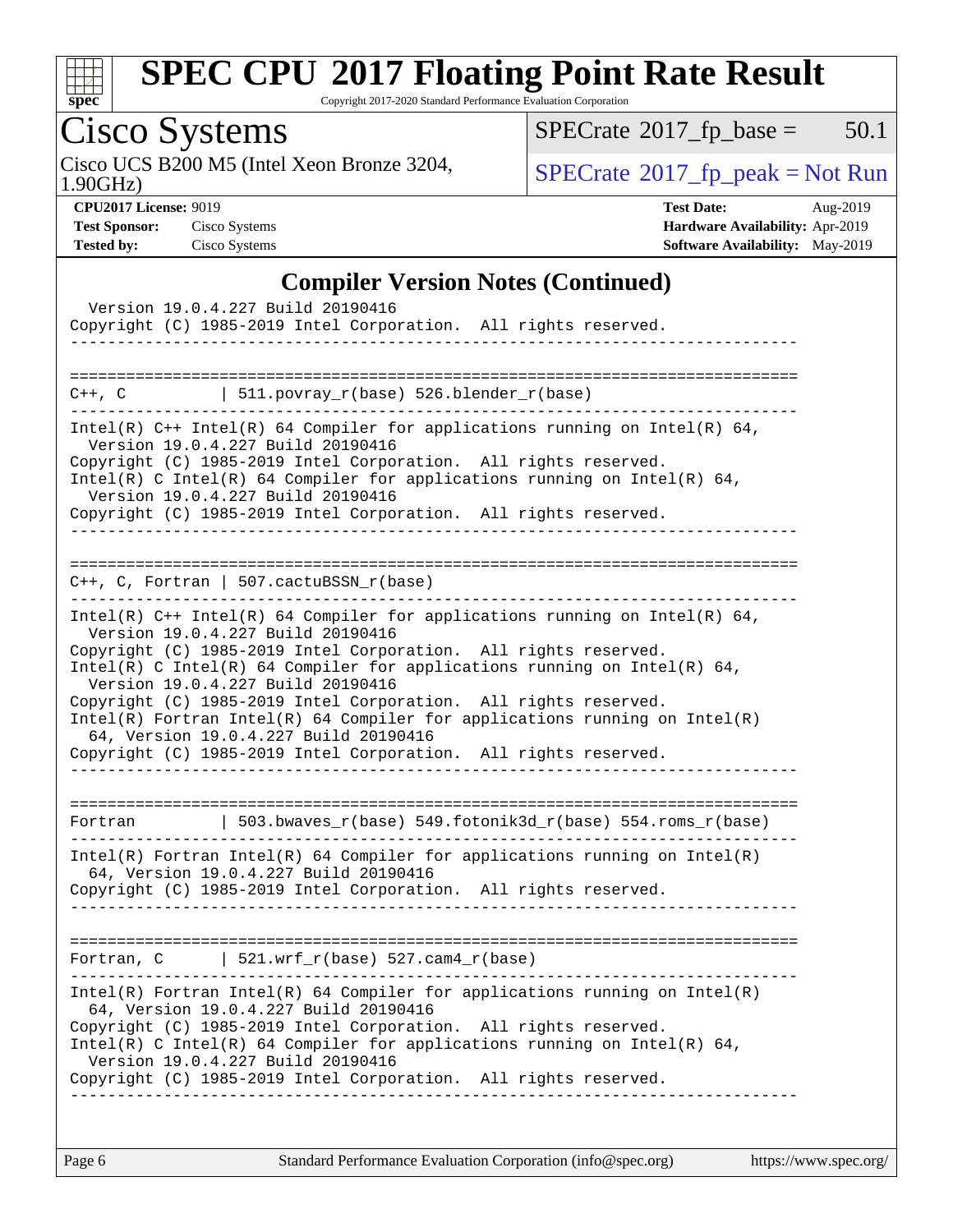

Copyright 2017-2020 Standard Performance Evaluation Corporation

## Cisco Systems

1.90GHz) Cisco UCS B200 M5 (Intel Xeon Bronze 3204,  $\vert$  [SPECrate](http://www.spec.org/auto/cpu2017/Docs/result-fields.html#SPECrate2017fppeak) 2017 fp peak = Not Run

 $SPECTate@2017<sub>rfp</sub> base = 50.1$ 

**[CPU2017 License:](http://www.spec.org/auto/cpu2017/Docs/result-fields.html#CPU2017License)** 9019 **[Test Date:](http://www.spec.org/auto/cpu2017/Docs/result-fields.html#TestDate)** Aug-2019 **[Test Sponsor:](http://www.spec.org/auto/cpu2017/Docs/result-fields.html#TestSponsor)** Cisco Systems **[Hardware Availability:](http://www.spec.org/auto/cpu2017/Docs/result-fields.html#HardwareAvailability)** Apr-2019 **[Tested by:](http://www.spec.org/auto/cpu2017/Docs/result-fields.html#Testedby)** Cisco Systems **[Software Availability:](http://www.spec.org/auto/cpu2017/Docs/result-fields.html#SoftwareAvailability)** May-2019

## **[Base Compiler Invocation](http://www.spec.org/auto/cpu2017/Docs/result-fields.html#BaseCompilerInvocation)**

[C benchmarks](http://www.spec.org/auto/cpu2017/Docs/result-fields.html#Cbenchmarks): [icc -m64 -std=c11](http://www.spec.org/cpu2017/results/res2019q3/cpu2017-20190903-17723.flags.html#user_CCbase_intel_icc_64bit_c11_33ee0cdaae7deeeab2a9725423ba97205ce30f63b9926c2519791662299b76a0318f32ddfffdc46587804de3178b4f9328c46fa7c2b0cd779d7a61945c91cd35)

[C++ benchmarks](http://www.spec.org/auto/cpu2017/Docs/result-fields.html#CXXbenchmarks): [icpc -m64](http://www.spec.org/cpu2017/results/res2019q3/cpu2017-20190903-17723.flags.html#user_CXXbase_intel_icpc_64bit_4ecb2543ae3f1412ef961e0650ca070fec7b7afdcd6ed48761b84423119d1bf6bdf5cad15b44d48e7256388bc77273b966e5eb805aefd121eb22e9299b2ec9d9)

[Fortran benchmarks:](http://www.spec.org/auto/cpu2017/Docs/result-fields.html#Fortranbenchmarks) [ifort -m64](http://www.spec.org/cpu2017/results/res2019q3/cpu2017-20190903-17723.flags.html#user_FCbase_intel_ifort_64bit_24f2bb282fbaeffd6157abe4f878425411749daecae9a33200eee2bee2fe76f3b89351d69a8130dd5949958ce389cf37ff59a95e7a40d588e8d3a57e0c3fd751)

[Benchmarks using both Fortran and C](http://www.spec.org/auto/cpu2017/Docs/result-fields.html#BenchmarksusingbothFortranandC): [ifort -m64](http://www.spec.org/cpu2017/results/res2019q3/cpu2017-20190903-17723.flags.html#user_CC_FCbase_intel_ifort_64bit_24f2bb282fbaeffd6157abe4f878425411749daecae9a33200eee2bee2fe76f3b89351d69a8130dd5949958ce389cf37ff59a95e7a40d588e8d3a57e0c3fd751) [icc -m64 -std=c11](http://www.spec.org/cpu2017/results/res2019q3/cpu2017-20190903-17723.flags.html#user_CC_FCbase_intel_icc_64bit_c11_33ee0cdaae7deeeab2a9725423ba97205ce30f63b9926c2519791662299b76a0318f32ddfffdc46587804de3178b4f9328c46fa7c2b0cd779d7a61945c91cd35)

[Benchmarks using both C and C++:](http://www.spec.org/auto/cpu2017/Docs/result-fields.html#BenchmarksusingbothCandCXX) [icpc -m64](http://www.spec.org/cpu2017/results/res2019q3/cpu2017-20190903-17723.flags.html#user_CC_CXXbase_intel_icpc_64bit_4ecb2543ae3f1412ef961e0650ca070fec7b7afdcd6ed48761b84423119d1bf6bdf5cad15b44d48e7256388bc77273b966e5eb805aefd121eb22e9299b2ec9d9) [icc -m64 -std=c11](http://www.spec.org/cpu2017/results/res2019q3/cpu2017-20190903-17723.flags.html#user_CC_CXXbase_intel_icc_64bit_c11_33ee0cdaae7deeeab2a9725423ba97205ce30f63b9926c2519791662299b76a0318f32ddfffdc46587804de3178b4f9328c46fa7c2b0cd779d7a61945c91cd35)

[Benchmarks using Fortran, C, and C++](http://www.spec.org/auto/cpu2017/Docs/result-fields.html#BenchmarksusingFortranCandCXX): [icpc -m64](http://www.spec.org/cpu2017/results/res2019q3/cpu2017-20190903-17723.flags.html#user_CC_CXX_FCbase_intel_icpc_64bit_4ecb2543ae3f1412ef961e0650ca070fec7b7afdcd6ed48761b84423119d1bf6bdf5cad15b44d48e7256388bc77273b966e5eb805aefd121eb22e9299b2ec9d9) [icc -m64 -std=c11](http://www.spec.org/cpu2017/results/res2019q3/cpu2017-20190903-17723.flags.html#user_CC_CXX_FCbase_intel_icc_64bit_c11_33ee0cdaae7deeeab2a9725423ba97205ce30f63b9926c2519791662299b76a0318f32ddfffdc46587804de3178b4f9328c46fa7c2b0cd779d7a61945c91cd35) [ifort -m64](http://www.spec.org/cpu2017/results/res2019q3/cpu2017-20190903-17723.flags.html#user_CC_CXX_FCbase_intel_ifort_64bit_24f2bb282fbaeffd6157abe4f878425411749daecae9a33200eee2bee2fe76f3b89351d69a8130dd5949958ce389cf37ff59a95e7a40d588e8d3a57e0c3fd751)

## **[Base Portability Flags](http://www.spec.org/auto/cpu2017/Docs/result-fields.html#BasePortabilityFlags)**

 503.bwaves\_r: [-DSPEC\\_LP64](http://www.spec.org/cpu2017/results/res2019q3/cpu2017-20190903-17723.flags.html#suite_basePORTABILITY503_bwaves_r_DSPEC_LP64) 507.cactuBSSN\_r: [-DSPEC\\_LP64](http://www.spec.org/cpu2017/results/res2019q3/cpu2017-20190903-17723.flags.html#suite_basePORTABILITY507_cactuBSSN_r_DSPEC_LP64) 508.namd\_r: [-DSPEC\\_LP64](http://www.spec.org/cpu2017/results/res2019q3/cpu2017-20190903-17723.flags.html#suite_basePORTABILITY508_namd_r_DSPEC_LP64) 510.parest\_r: [-DSPEC\\_LP64](http://www.spec.org/cpu2017/results/res2019q3/cpu2017-20190903-17723.flags.html#suite_basePORTABILITY510_parest_r_DSPEC_LP64) 511.povray\_r: [-DSPEC\\_LP64](http://www.spec.org/cpu2017/results/res2019q3/cpu2017-20190903-17723.flags.html#suite_basePORTABILITY511_povray_r_DSPEC_LP64) 519.lbm\_r: [-DSPEC\\_LP64](http://www.spec.org/cpu2017/results/res2019q3/cpu2017-20190903-17723.flags.html#suite_basePORTABILITY519_lbm_r_DSPEC_LP64) 521.wrf\_r: [-DSPEC\\_LP64](http://www.spec.org/cpu2017/results/res2019q3/cpu2017-20190903-17723.flags.html#suite_basePORTABILITY521_wrf_r_DSPEC_LP64) [-DSPEC\\_CASE\\_FLAG](http://www.spec.org/cpu2017/results/res2019q3/cpu2017-20190903-17723.flags.html#b521.wrf_r_baseCPORTABILITY_DSPEC_CASE_FLAG) [-convert big\\_endian](http://www.spec.org/cpu2017/results/res2019q3/cpu2017-20190903-17723.flags.html#user_baseFPORTABILITY521_wrf_r_convert_big_endian_c3194028bc08c63ac5d04de18c48ce6d347e4e562e8892b8bdbdc0214820426deb8554edfa529a3fb25a586e65a3d812c835984020483e7e73212c4d31a38223) 526.blender\_r: [-DSPEC\\_LP64](http://www.spec.org/cpu2017/results/res2019q3/cpu2017-20190903-17723.flags.html#suite_basePORTABILITY526_blender_r_DSPEC_LP64) [-DSPEC\\_LINUX](http://www.spec.org/cpu2017/results/res2019q3/cpu2017-20190903-17723.flags.html#b526.blender_r_baseCPORTABILITY_DSPEC_LINUX) [-funsigned-char](http://www.spec.org/cpu2017/results/res2019q3/cpu2017-20190903-17723.flags.html#user_baseCPORTABILITY526_blender_r_force_uchar_40c60f00ab013830e2dd6774aeded3ff59883ba5a1fc5fc14077f794d777847726e2a5858cbc7672e36e1b067e7e5c1d9a74f7176df07886a243d7cc18edfe67) 527.cam4\_r: [-DSPEC\\_LP64](http://www.spec.org/cpu2017/results/res2019q3/cpu2017-20190903-17723.flags.html#suite_basePORTABILITY527_cam4_r_DSPEC_LP64) [-DSPEC\\_CASE\\_FLAG](http://www.spec.org/cpu2017/results/res2019q3/cpu2017-20190903-17723.flags.html#b527.cam4_r_baseCPORTABILITY_DSPEC_CASE_FLAG) 538.imagick\_r: [-DSPEC\\_LP64](http://www.spec.org/cpu2017/results/res2019q3/cpu2017-20190903-17723.flags.html#suite_basePORTABILITY538_imagick_r_DSPEC_LP64) 544.nab\_r: [-DSPEC\\_LP64](http://www.spec.org/cpu2017/results/res2019q3/cpu2017-20190903-17723.flags.html#suite_basePORTABILITY544_nab_r_DSPEC_LP64) 549.fotonik3d\_r: [-DSPEC\\_LP64](http://www.spec.org/cpu2017/results/res2019q3/cpu2017-20190903-17723.flags.html#suite_basePORTABILITY549_fotonik3d_r_DSPEC_LP64) 554.roms\_r: [-DSPEC\\_LP64](http://www.spec.org/cpu2017/results/res2019q3/cpu2017-20190903-17723.flags.html#suite_basePORTABILITY554_roms_r_DSPEC_LP64)

## **[Base Optimization Flags](http://www.spec.org/auto/cpu2017/Docs/result-fields.html#BaseOptimizationFlags)**

### [C benchmarks](http://www.spec.org/auto/cpu2017/Docs/result-fields.html#Cbenchmarks):

[-xCORE-AVX512](http://www.spec.org/cpu2017/results/res2019q3/cpu2017-20190903-17723.flags.html#user_CCbase_f-xCORE-AVX512) [-ipo](http://www.spec.org/cpu2017/results/res2019q3/cpu2017-20190903-17723.flags.html#user_CCbase_f-ipo) [-O3](http://www.spec.org/cpu2017/results/res2019q3/cpu2017-20190903-17723.flags.html#user_CCbase_f-O3) [-no-prec-div](http://www.spec.org/cpu2017/results/res2019q3/cpu2017-20190903-17723.flags.html#user_CCbase_f-no-prec-div) [-qopt-prefetch](http://www.spec.org/cpu2017/results/res2019q3/cpu2017-20190903-17723.flags.html#user_CCbase_f-qopt-prefetch) [-ffinite-math-only](http://www.spec.org/cpu2017/results/res2019q3/cpu2017-20190903-17723.flags.html#user_CCbase_f_finite_math_only_cb91587bd2077682c4b38af759c288ed7c732db004271a9512da14a4f8007909a5f1427ecbf1a0fb78ff2a814402c6114ac565ca162485bbcae155b5e4258871) [-qopt-mem-layout-trans=4](http://www.spec.org/cpu2017/results/res2019q3/cpu2017-20190903-17723.flags.html#user_CCbase_f-qopt-mem-layout-trans_fa39e755916c150a61361b7846f310bcdf6f04e385ef281cadf3647acec3f0ae266d1a1d22d972a7087a248fd4e6ca390a3634700869573d231a252c784941a8)

[C++ benchmarks:](http://www.spec.org/auto/cpu2017/Docs/result-fields.html#CXXbenchmarks) [-xCORE-AVX512](http://www.spec.org/cpu2017/results/res2019q3/cpu2017-20190903-17723.flags.html#user_CXXbase_f-xCORE-AVX512) [-ipo](http://www.spec.org/cpu2017/results/res2019q3/cpu2017-20190903-17723.flags.html#user_CXXbase_f-ipo) [-O3](http://www.spec.org/cpu2017/results/res2019q3/cpu2017-20190903-17723.flags.html#user_CXXbase_f-O3) [-no-prec-div](http://www.spec.org/cpu2017/results/res2019q3/cpu2017-20190903-17723.flags.html#user_CXXbase_f-no-prec-div) [-qopt-prefetch](http://www.spec.org/cpu2017/results/res2019q3/cpu2017-20190903-17723.flags.html#user_CXXbase_f-qopt-prefetch)

**(Continued on next page)**

| Page |  |
|------|--|
|      |  |

Page 7 Standard Performance Evaluation Corporation [\(info@spec.org\)](mailto:info@spec.org) <https://www.spec.org/>